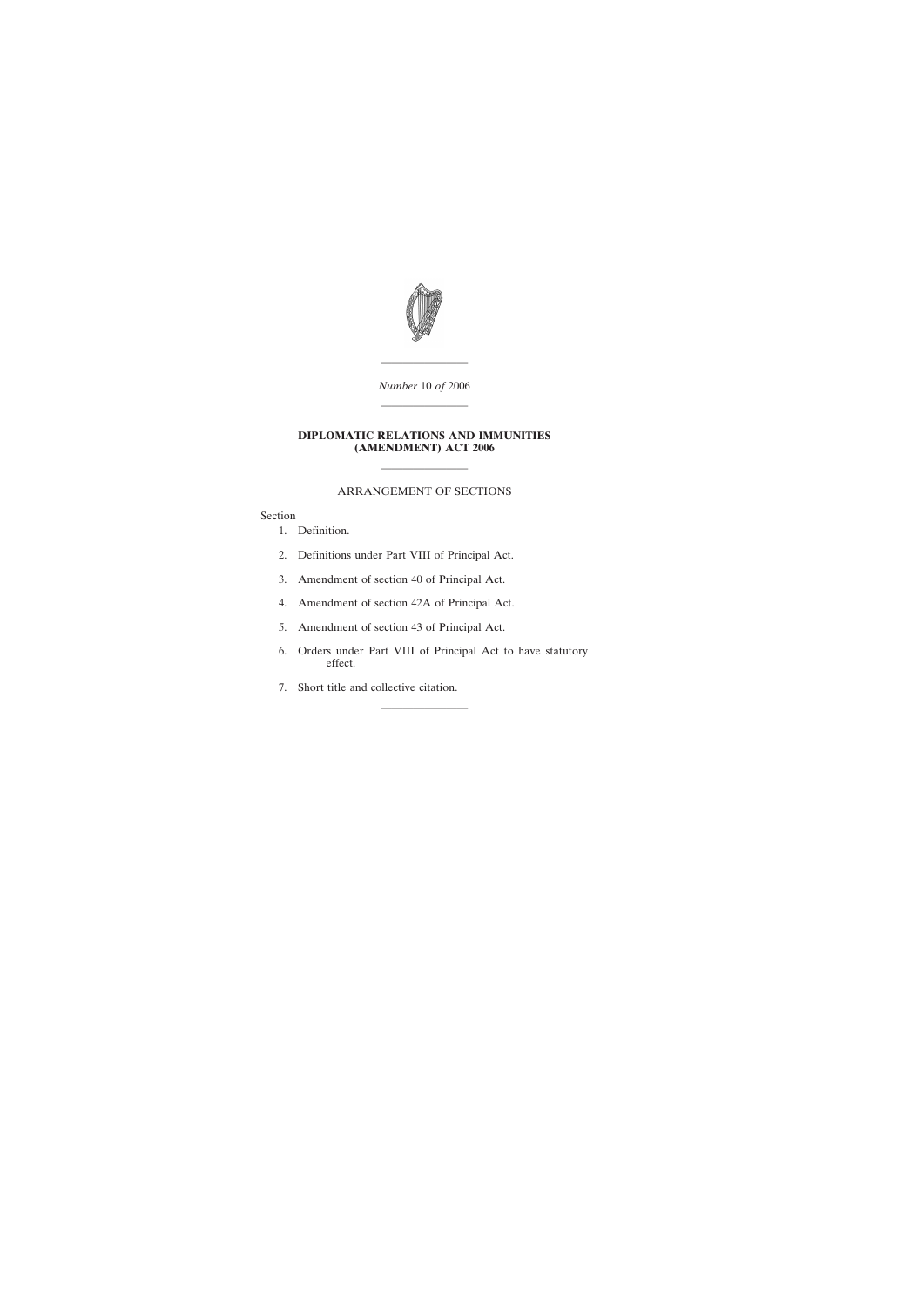# [*No.* **10.**] *Diplomatic Relations and Immunities* [2006.] *(Amendment) Act* 2006*.* Acts Referred to

| Diplomatic Relations and Immunities Act 1967                | 1967, No. 8 |  |
|-------------------------------------------------------------|-------------|--|
| Diplomatic Relations and Immunities (Amendment) Act<br>1976 | 1976, No. 2 |  |
| Diplomatic Relations and Immunities Acts 1967 to 2004       |             |  |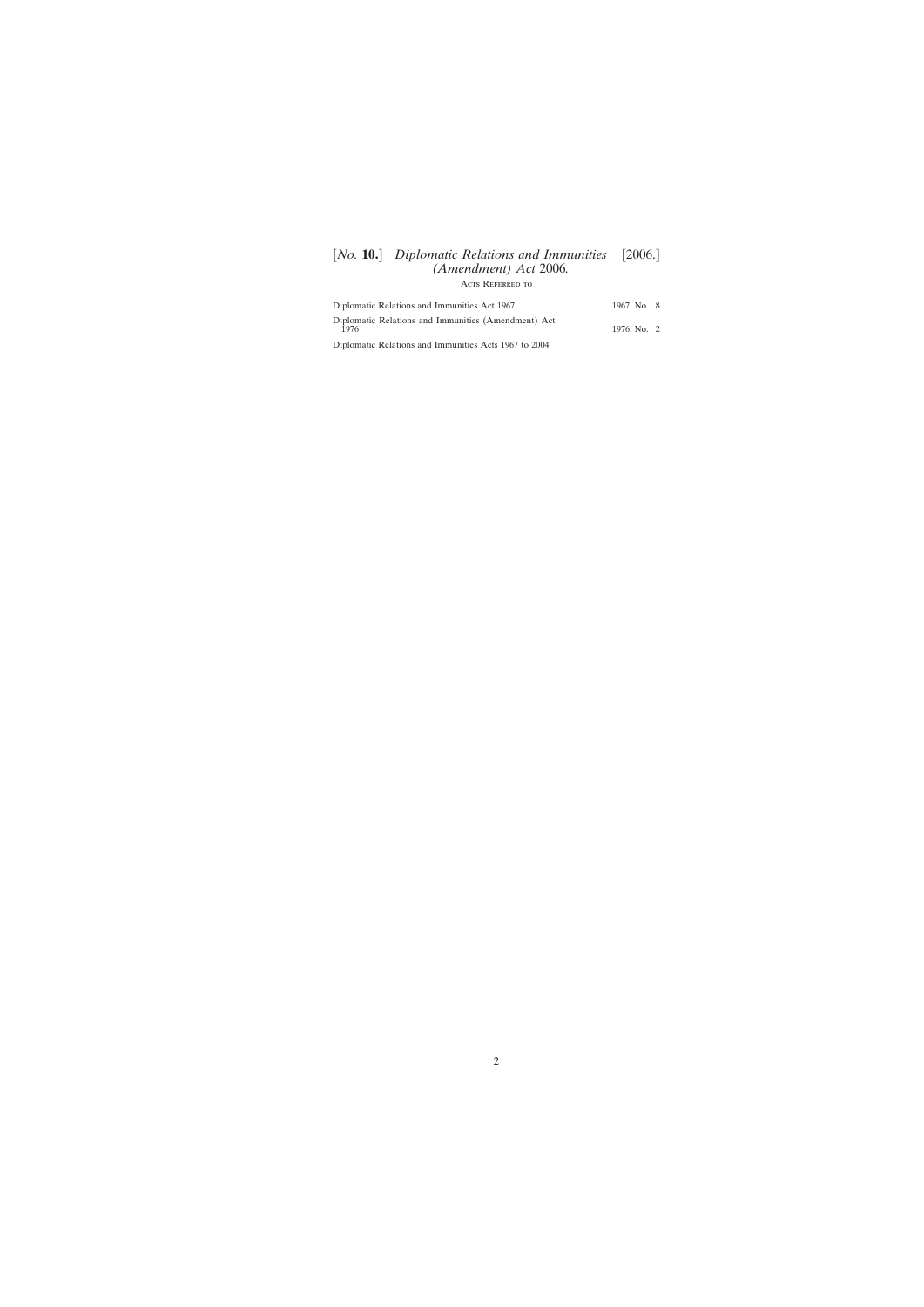<span id="page-2-0"></span>

*Number* 10 *of* 2006

————————

————————

## **DIPLOMATIC RELATIONS AND IMMUNITIES (AMENDMENT) ACT 2006**

————————

### AN ACT TO AMEND THE DIPLOMATIC RELATIONS AND IMMUNITIES ACT 1967 AND TO PROVIDE FOR RELATED MATTERS.

[12*th April*, 2006]

BE IT ENACTED BY THE OIREACHTAS AS FOLLOWS:

**1**.—In this Act "Principal Act" means the Diplomatic Relations Definition. and Immunities Act 1967.

**2**.—Part VIII of the Principal Act is amended by substituting the Definitions under following section for section 39:

Part VIII of Principal Act.

"39.—In this Part—

'organisation to which this Part applies' means an international organisation, community or body standing designated for the time being by order under section 40 of this Act;

'Vienna Convention' means the Vienna Convention on Diplomatic Relations done at Vienna on the 18th day of April 1961 as set out in the First Schedule to this Act.".

**3**.—Section 40 of the Principal Act is amended, in subsection (1), Amendment of by inserting "(other than inviolability, exemptions, facilities, immun-section 40 of ities, privileges or rights not conferred upon, or afforded in relation to, sending states or missions under the Vienna Convention)" after "inviolability, exemptions, facilities, immunities, privileges and rights", and the said subsection (1) as so amended is set out in the Table to this section.

# Principal Act.

#### TABLE

(1) The Government may by order designate an international organisation, community or body of which the State or the Government is or intends to become a member to be an organisation to which this Part of this Act applies and may, by the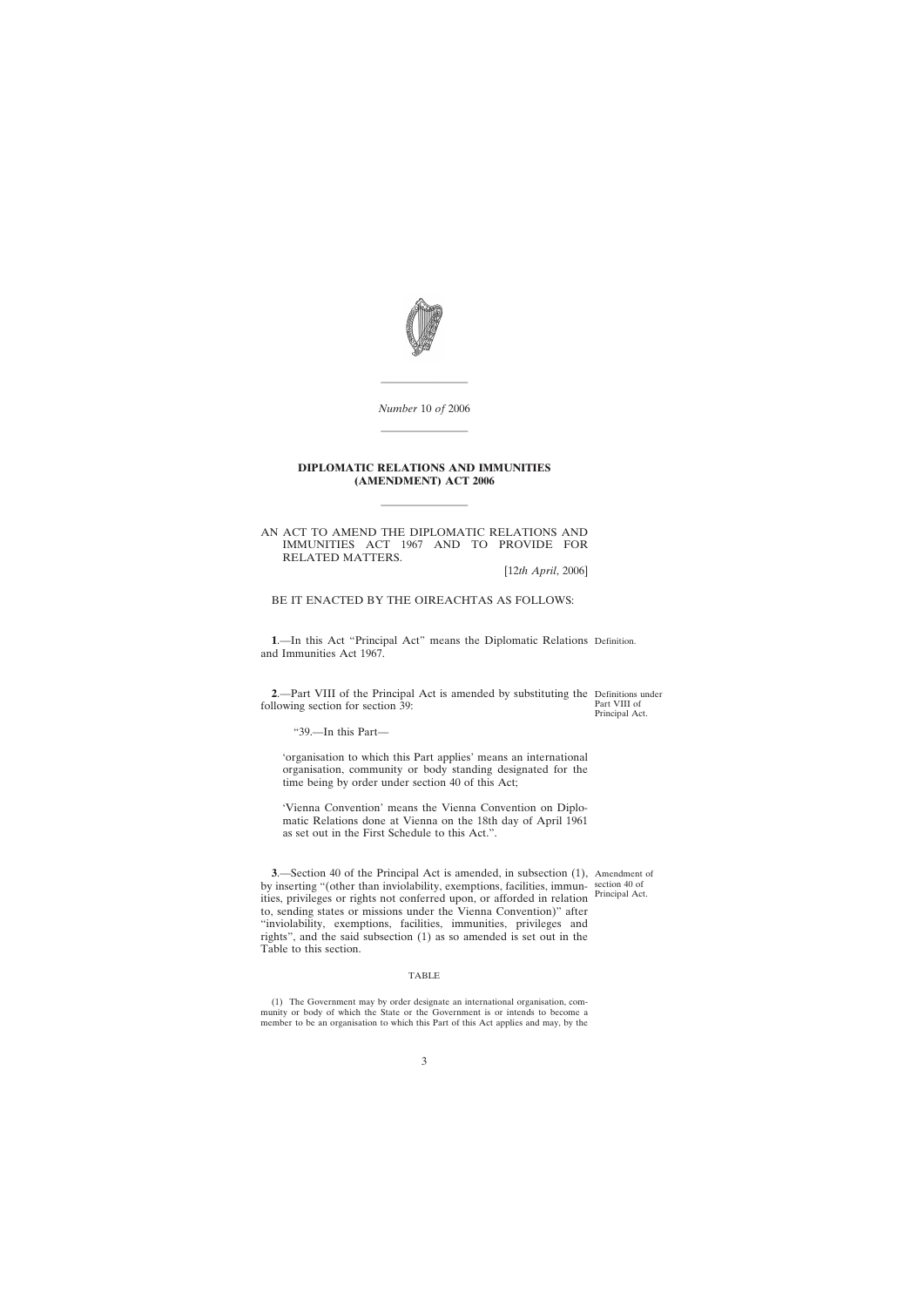## [*No.* **10.**] *Diplomatic Relations and Immunities* [2006.] *(Amendment) Act* 2006*.*

order, make provision for the purposes of section 42 of this Act, as respects inviolability, exemptions, facilities, immunities, privileges and rights (other than inviolability, exemptions, facilities, immunities, privileges or rights not conferred upon, or afforded in relation to, sending states or missions under the Vienna Convention) in relation to the organisation.

<span id="page-3-0"></span>Amendment of section 42A of Principal Act.

**4**.—Section 42A (inserted by the Diplomatic Relations and Immunities (Amendment) Act 1976) of the Principal Act is amended, in subsection (1), by inserting "(other than inviolability, exemptions, facilities, immunities, privileges or rights not conferred upon, or afforded in relation to, sending states or missions under the Vienna Convention)" after "inviolability, exemptions, facilities, immunities, privileges or rights", and the said subsection (1) as so amended is set out in the Table to this section.

#### TABLE

- (1) The Government may by order make provision to enable—
	- (*a*) international organisations, communities or bodies, their institutions or organs and their property, and
	- (*b*) persons,

to have and enjoy in the State any inviolability, exemptions, facilities, immunities, privileges or rights (other than inviolability, exemptions, facilities, immunities, privileges or rights not conferred upon, or afforded in relation to, sending states or missions under the Vienna Convention) provided for in relation to them by an international agreement to which the State or the Government is or intends to become a party.

**5**.—Section 43 of the Principal Act is amended, in subsection (1), by inserting "(other than inviolability, exemptions, facilities, immunities, privileges or rights not conferred upon, or afforded in relation to, sending states or missions under the Vienna Convention)" after "inviolability and exemptions, facilities, immunities, privileges and rights", and the said subsection (1) as so amended is set out in the Table to this section.

#### TABLE

(1) The Government may, as respects an international judicial body or a semijudicial body established under an agreement to which the State or the Government is or intends to become a party or an arbitration or conciliation board established by or on behalf of or for the purposes of an international organisation to which this Part applies, by order make provision as respects inviolability and exemptions, facilities, immunities, privileges and rights (other than inviolability, exemptions, facilities, immunities, privileges or rights not conferred upon, or afforded in relation to, sending states or missions under the Vienna Convention) in relation to judges and registrars of the body, persons engaged in appearing as advocates or witnesses before the body or board or in performing duties assigned to them by the body or board and persons who are parties to a suit before the body or board or apply to the body or board in relation to the commencement of a suit or other proceedings before the body or board and their advisers.

**6**.—The Principal Act is amended by inserting the following section after section 49:

"50.— $(1)$  Subject to subsection  $(2)$ , every order under this Part in force immediately before the passing of the *Diplomatic Relations and Immunities (Amendment) Act 2006* shall have statutory effect as if it were an Act of the Oireachtas.

- (2) The following orders are revoked:
	- (*a*) the INTELSAT (Designation of Organisation and Immunities of Organisation and its Officers and

Amendment of section 43 of Principal Act.

Orders under Part VIII of Principal Act to have statutory effect.